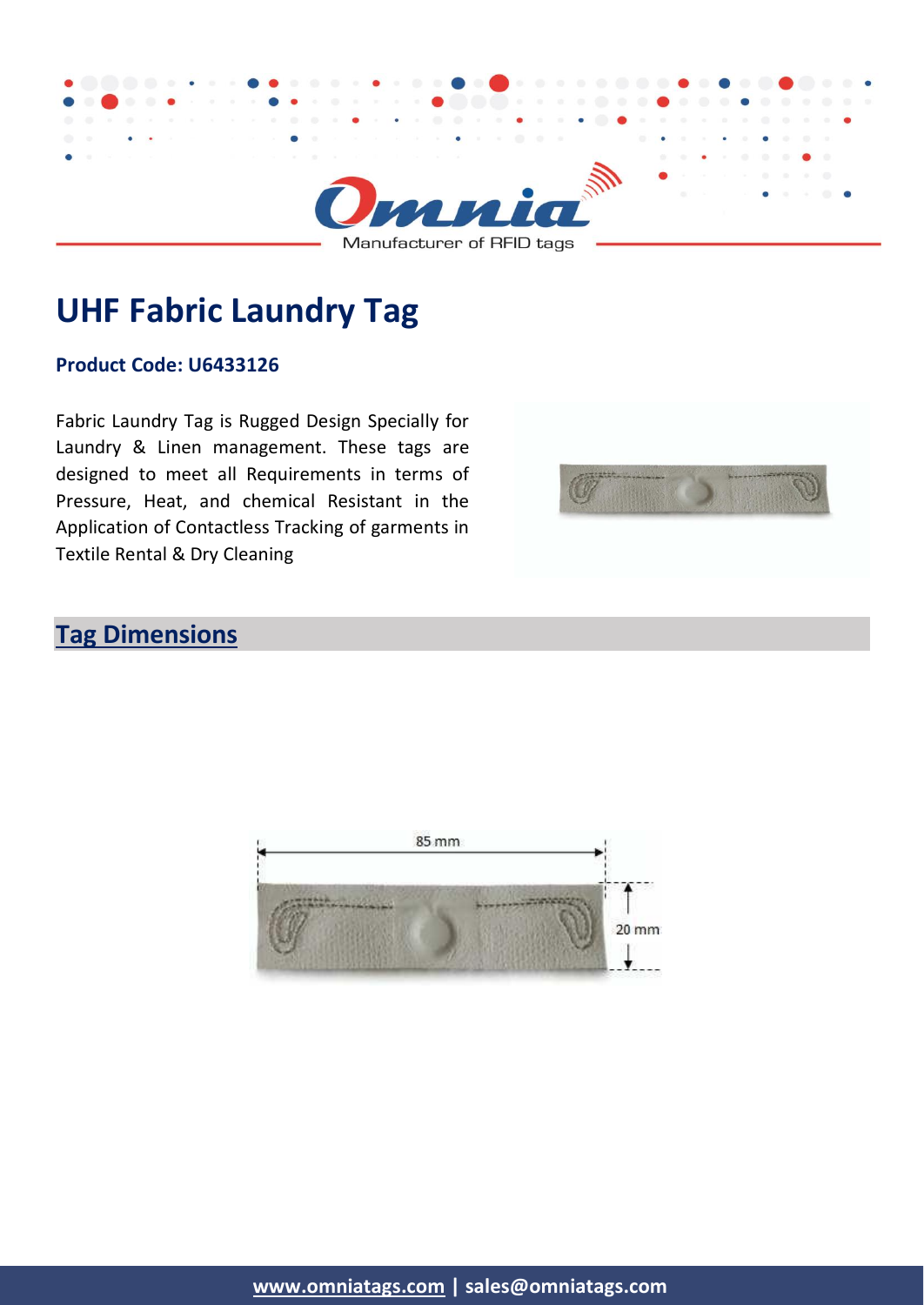# **Electrical Specifications**

| ISO/IEC 18000-6C, EPC Global C1G2                        |
|----------------------------------------------------------|
| $860 - 960$ MHz                                          |
| Impinj Monza 4QT                                         |
| EPC-96 bits                                              |
| TID - 96 bits unalterable unique                         |
| User memory - 512 bits                                   |
| Access password - 32 bits                                |
| Kill password $-32$ bits                                 |
| 50 years                                                 |
| 100,000 cycles                                           |
| Up to 7.0 meter on fixed reader with linear antenna      |
| -40°C to +150°C<br>180°C for 30 min 204°C for 20 seconds |
| 300 bar for 5 min,<br>45 bar for 10 hours                |
| 1000 N for 10 sec                                        |
| -40°C to +85°C                                           |
| <b>IP68</b>                                              |
| Up to 200 cycles                                         |
| Sewing / Ironing                                         |
| All types of cloths                                      |
|                                                          |

# **Physical and Mechanical Specification**

| <b>Dimensions</b>        | $85 \times 20 \pm 0.5$ mm |
|--------------------------|---------------------------|
| <b>Thickness</b>         | 0.8mm, (1.9mm at centre)  |
| Colour                   | White                     |
| Weight                   | 1.8 <sub>g</sub>          |
| Encasement               | Washable fabric           |
| <b>Quality Assurance</b> | 100% reader tested        |

### **Chemical Resistance**

Resistant to continuous exposure to salt water for 2 hours

Resistant to continuous exposure to motor oil for 2 hours

Additionally, abrasion resistant against HCL and IPA